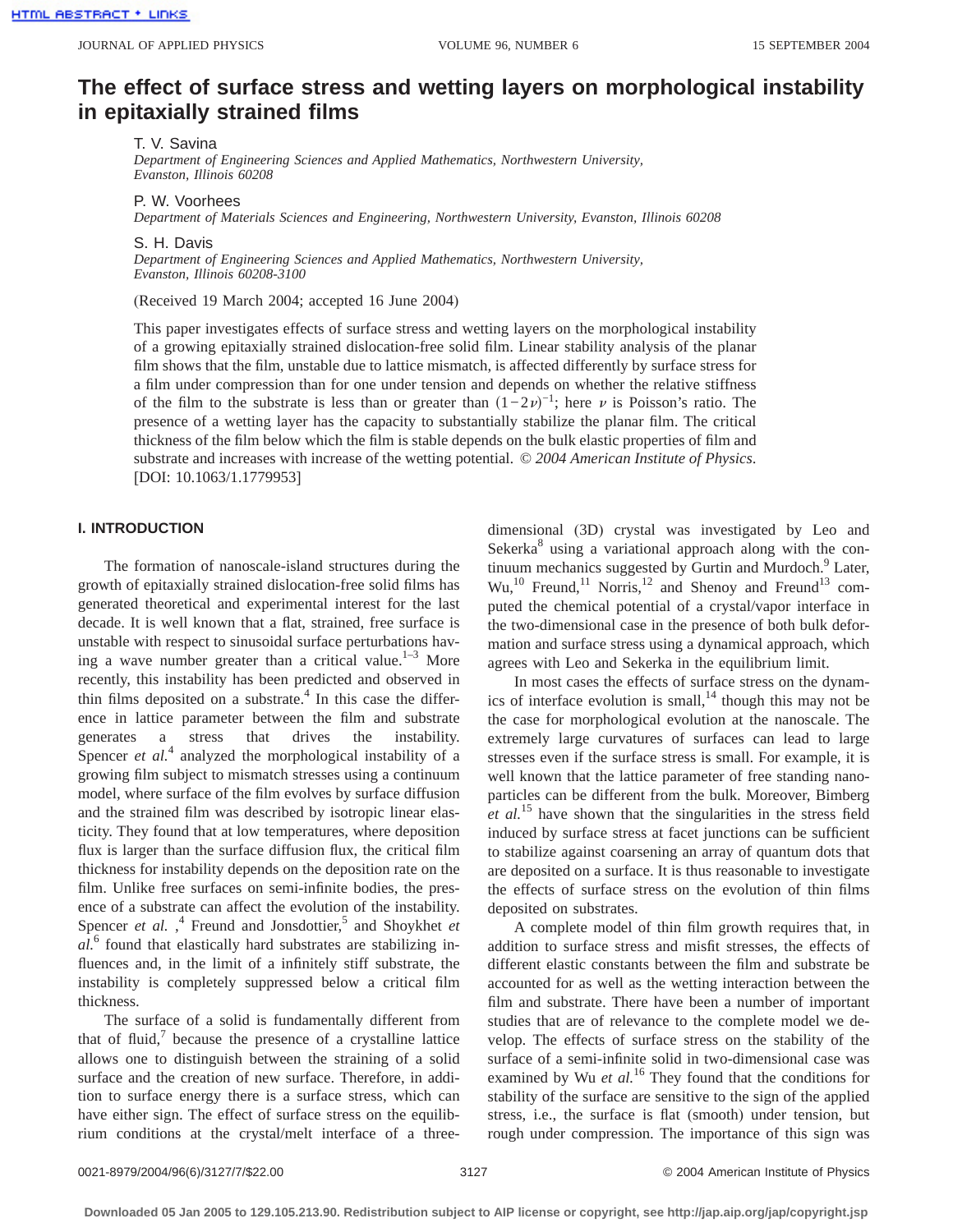also noted by  $Wu^{17}$  for a film-substrate system. He studied the nonlinear effects of lattice mismatch on morphological and compositional instabilities of epitaxial layers. A current overview of surface-stress effects on the thermodynamics and kinetics of interfaces is given by Fried and Gurtin.<sup>18</sup>

Most films that are deposited on substrates wet the substrates to varying degrees. In one of the most well studied systems, Si-Ge, the film completely wets the substrate. By the Asaro-Tiller-Grinfeld instability islands form separated by regions of a thin wetted film. Thus, the growth of very thin films may be expected to be affected by the energetics of the wetting layer at the film-substrate interface. This layer would also be expected to play a particularly important role during the early stages of film growth.<sup>19,20</sup> Several experiments have found that Ge initially grows layer by layer on the  $Si(100)2\times1$  surface, up to a thickness of three atomic layers, after which islands appear. Tersoff $21$  showed using model calculations that layer-by-layer growth is stabilized for up to three layers because it minimizes the strain energy associated with the surface dimerization. He also found that the chemical potential of a layer of atoms is a function of the wetting layer thickness. This is also the case with recent first principles calculations by Beck *et al.*<sup>22</sup> They found that the chemical potential of an atom on the surface is an increasing function of the wetting layer thickness. The models known from literature,  $19,23-28$  which account for the energetics of the film-substrate interface, involve surface energy as a function of the film thickness. This function vanishes if the film is much thicker than the width of the transition layer. The aim of the present work is to study quantitatively the effects on morphological instability of strained film of surface stress along with the presence of wetting layers.

In Sec. II, using the results of Leo and Sekerka, $8$  we derive the linearized equilibrium conditions in the sense of linear elasticity. Then, in Sec. III, we formulate the evolution problem. Section IV is devoted to linear stability analysis, while the stability results are discussed in Sec. V.

# **II. LINEARIZED EQUILIBRIUM CONDITIONS**

In this section we give an equilibrium energy balance within a framework of small deformations. Consider a smooth two-dimensional surface  $S$  in three-dimensional space oriented by a choice of a smooth unit normal field **n**. Following Gurtin and Jabbour, $^{29}$  we use the notation

$$
\mathbf{L} = -\nabla_{\mathcal{S}} \mathbf{n},\tag{2.1}
$$

where  $\nabla_S$  is the surface gradient, tensor **L** is symmetric, and the mean curvature is defined by

$$
\kappa = \text{tr } \mathbf{L} = -\operatorname{div}_{\mathcal{S}} \mathbf{n}.
$$
 (2.2)

The effect of surface stress on crystal/melt equilibrium was considered by Leo and Sekerka.<sup>8</sup> For isotropic surface tension and constant pressure (say, zero) in the vapor the equilibrium energy balance within a framework of finite deformations at the reference interface  $S$  is

$$
\omega_{v} - \kappa \gamma + [\text{div}_{\mathcal{S}}(\hat{\mathbf{F}}^{\mathrm{T}} \cdot \hat{\mathbf{T}}) - \mathbf{F}^{\mathrm{T}} \cdot (\text{div}_{\mathcal{S}} \hat{\mathbf{T}})] \cdot \mathbf{n} = 0. \quad (2.3)
$$

Here  $\omega$ <sub>v</sub> is the bulk-phase grand potential density, measured per unit volume of the reference state, and  $\kappa \gamma$  is a capillary pressure, where  $\gamma = \gamma(\vec{E})$  is the surface free-energy density per unit area of the reference state, while  $\hat{E}$  is the surface strain tensor. The remaining terms in Eq. (2.3) model the surface stress. Here **F** is the bulk deformation gradient tensor,  $\hat{\mathbf{F}}$  is the surface deformation gradient, and  $\hat{\mathbf{T}}$  is the first Piola-Kirchoff surface-stress tensor as defined by Gurtin and Murdoch.<sup>9</sup> Gibbs<sup>7</sup> first noted for solids that in addition to  $\gamma$ , which represents the excess free energy per unit area owing to the existence of a surface, there is the surface stress associated with the reversible work per unit area needed to elastically stretch a preexisting surface. Unlike  $\gamma$ , which is a positive scalar, the surface stress is a tensor with elements whose signs are not *a priori* determined.<sup>30,31</sup> For a general surface, this second-rank tensor can be diagonalized by reference to a set of principal axes. The diagonal elements are equal for a surface possessing a threefold or higher rotationaxis symmetry. $30$  This means that the surface stress for these high symmetry surfaces is isotropic and can be taken as

$$
\hat{\mathbf{T}} = f\mathbf{P},\tag{2.4}
$$

where a scalar *f* is equal to the magnitude of the change of the surface free energy per unit change in elastic strain of the surface and  $P$  is the projection operator onto  $S$ 

$$
\mathbf{P} = 1 - \mathbf{n} \otimes \mathbf{n}.\tag{2.5}
$$

To obtain the small-strain (linear) approximation of Eq. (2.3), set

$$
\mathbf{F} = 1 + \mathbf{E} + \mathbf{U}, \quad \hat{\mathbf{F}} = \mathbf{P} + \hat{\mathbf{E}} + \hat{\mathbf{U}}, \tag{2.6}
$$

where  $\mathbf{E}(\hat{\mathbf{E}})$  and  $\mathbf{U}(\hat{\mathbf{U}})$  are symmetric strain tensor and antisymmetric rotation tensor for the bulk (the surface), respectively. To obtain an equilibrium energy balance within a framework of small deformations, substitute Eqs. (2.6) and (2.4) into Eq. (2.3), and then take into account the following relations from Gurtin and Murdoch:<sup>9</sup>

$$
\operatorname{div}_{\mathcal{S}} \mathbf{P} = \kappa \mathbf{n}, \quad \operatorname{div}_{\mathcal{S}}(\hat{\mathbf{E}}) \cdot \mathbf{n} = \hat{\mathbf{E}} \cdot \mathbf{L}, \tag{2.7}
$$

which result in

$$
\omega_v - \kappa \gamma + f[\hat{\mathbf{E}} \cdot \mathbf{L} - \kappa (\mathbf{n} \cdot \mathbf{En})] = 0. \tag{2.8}
$$

For the simplified case, in which  $S$  is a planar curve (in two-dimensional space), Eq. (2.8) agrees with that obtained by Fried and Gurtin.<sup>18</sup> The grand canonical free energy appearing in Eq. (2.8) is related to other free-energy functions and the chemical potential. $32$  In the limit of a pure material containing vacancies and no dependence of the lattice parameter on vacancy concentration the grand canonical energy density in Eq. (2.8) can be replaced by difference of  $\mathcal E$  that is a strain energy density and *M* that is a ratio of density of atoms in the crystal in the reference state over chemical potential of an atom on the surface. $33$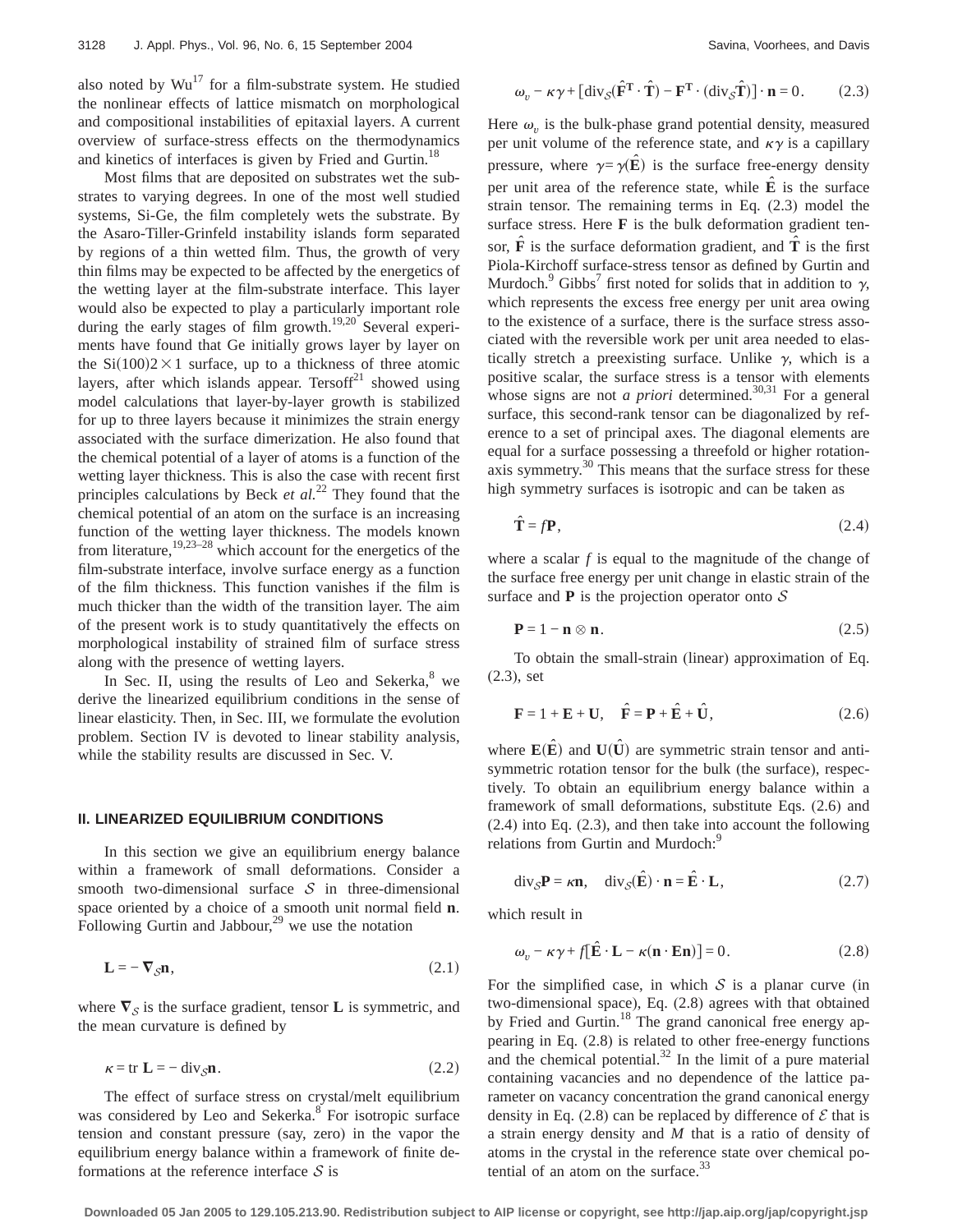This expression is valid for a surface on a semi-infinite solid. The effects of the molecular scale interactions on the chemical potential that are associated with the formation of a wetting layer are given below.

## **III. MODEL**

## **A. Governing equations**

Continuum elasticity theory $4$  will be used to describe the stress state of the epitaxially strained film. The film/vapor surface is allowed to move due to the surface gradient of the chemical potential, which includes the influences of the strain energy, the surface energy, the surface stress, and the energy associated with the wetting layer. The stresses in both the film and in the substrate are governed by isotropic linear elasticity with an additional term in the film corresponding to misfit strain, generated by the difference in lattice spacings of the film and the substrate, $4$ 

$$
\mathbf{T} = 2\mu \left[ \mathbf{E} + \frac{\nu}{1 - 2\nu} (\text{tr } \mathbf{E}) \mathbf{1} - \frac{1 + \nu}{1 - 2\nu} \mathbf{E}_0 \right],\tag{3.1}
$$

where  $\mu$  is the elastic shear modulus and  $\nu$  is Poisson's ratio. The misfit strain is  $\mathbf{E}_0 = \varepsilon \mathbf{1}$ , where  $\varepsilon = (a_f - a_s)/a_s$ ,  $a_f$  and  $a_s$ are the lattice spacings of the film and the substrate, respectively. The equilibrium conditions are assumed to be satisfied,

$$
\text{div } \mathbf{T} = 0. \tag{3.2}
$$

To ensure the coherency at the interface between the film and the substrate, continuity of both displacement **u** and the stress are required,

$$
\mathbf{u}^F = \mathbf{u}^S, \quad \mathbf{T}^F \mathbf{n} = \mathbf{T}^S \mathbf{n}.
$$
 (3.3)

The force on the film surface balances zero pressure,

$$
\mathbf{Tn} - f \operatorname{div}_{\mathcal{S}} \mathbf{P} = 0,\tag{3.4}
$$

or, taking into account Eq. (2.7),

$$
\mathbf{Tn} - f\kappa \mathbf{n} = 0. \tag{3.5}
$$

The strains in the substrate far away from the film are required to decay to zero.

Following Mullins,  $34$  the evolution equation for the surface in the absence of vapor deposition is given by

$$
V_n = \mathcal{D}\Delta_S M,\tag{3.6}
$$

where  $V_n$  is the normal velocity of the surface,  $D$  is a constant related to the rate of surface diffusion,  $\Delta_{\mathcal{S}}$  is the surface Laplacian, and M is a chemical potential.

1. *Remark* All equations are written in invariant (coordinate-free) form. If the substrate is planar, and the film surface (in a neighborhood of a point) can be uniquely projected onto this plane, then one can introduce the Cartesian coordinate system  $(x, y, z)$  with  $z=0$  corresponding to substrate-film plane, and the free film surface can be written as  $z=h(x, y, t)$ .

## **B. Chemical potential**

It is clear experimentally that intermolecular forces can lead to the formation of a thin wetting layer on the surface of a substrate. For example, in the Si-Ge system there exists a thin layer of Ge when deposited on  $Si(100)$  substrate. The existence of a thin layer is consistent with calculations of the energy of the wetting layer using empirical potentials $^{21}$  and first-principles density-functional approaches.<sup>22</sup> These calculations show that the energy of an atom on the surface of the wetting layer is a function of the wetting layer thickness. In the case of Ge on Si this dependence decays monotonically as a function of distance and asymptotically approaches a constant at about three to five atomic layers. In other cases, such as metals deposited on semiconductors, this force is of longer range and, as shown by Suo and Zhang, $^{26}$  are strong enough to compete with elasticity. They also established the specific dependence of the transition thickness on stress in the presence of different long-range forces. There have been various approaches proposed on how to incorporate these long-range forces into a continuum model. Chui and Gao<sup>35</sup> took the surface energy to be a function of height of the film and simulated the evolution of a thin film including surface diffusion and deposition. Spencer and  $Tersoff<sup>24</sup>$  were interested in the larger scale shapes of islands on surfaces and thus simplified the spatial dependence of the energy of the wetting layer to one in which a thin wetting layer is permanently attached to the substrate. Alternatively, Zangwill<sup>36</sup> and later Kukta and Freund<sup>25</sup> assumed that there is a narrow transition region through which the mismatched strain, but not the energy, changes continuously near the substrate. Ortiz *et al.*<sup>19</sup> suggested a model that accounts for the energetics of the film-substrate interface whose potential looks like

$$
\Psi(h) = \eta h e^{-h/\delta},\tag{3.7}
$$

where  $\eta$  is a constant whose sign depends on the sign of the difference of interfacial energies of a film and substrate and  $\delta$ measures the width of the transition layer.

Inspired by the first-principles calculations of Beck *et*  $al^{22}$  in which the chemical potential of an atom on the surface of the wetting layer is determined, we augment the chemical potential given in Eq. (2.9) as follows:

$$
\mathbf{M} = \mathcal{E} - \kappa \gamma + f \hat{\mathbf{E}} \cdot \mathbf{L} - f \kappa (\mathbf{n} \cdot \mathbf{E} \mathbf{n}) + \Psi.
$$
 (3.8)

Here  $\Psi = \Psi(h)$  is a wetting chemical potential, though not necessary of the form of Eq. (3.7). Since we are going to restrict ourselves by *linear stability analysis*, it is not necessary to commit to a specific  $\Psi(h)$ . A particular choice of the function  $\Psi(h)$  will affect only the value of a constant, i.e.,  $\partial \Psi / \partial h$  evaluated at a certain point; thus, all admissible (rapidly decreasing) functions  $\Psi$  alter the stability condition through a single constant, and by varying this constant a family of wetting potential may be considered.

## **IV. LINEAR STABILITY ANALYSIS**

The governing equations have a basic-state solution corresponding to a planar film  $z=h_0$  with uniform epitaxial strain in the film: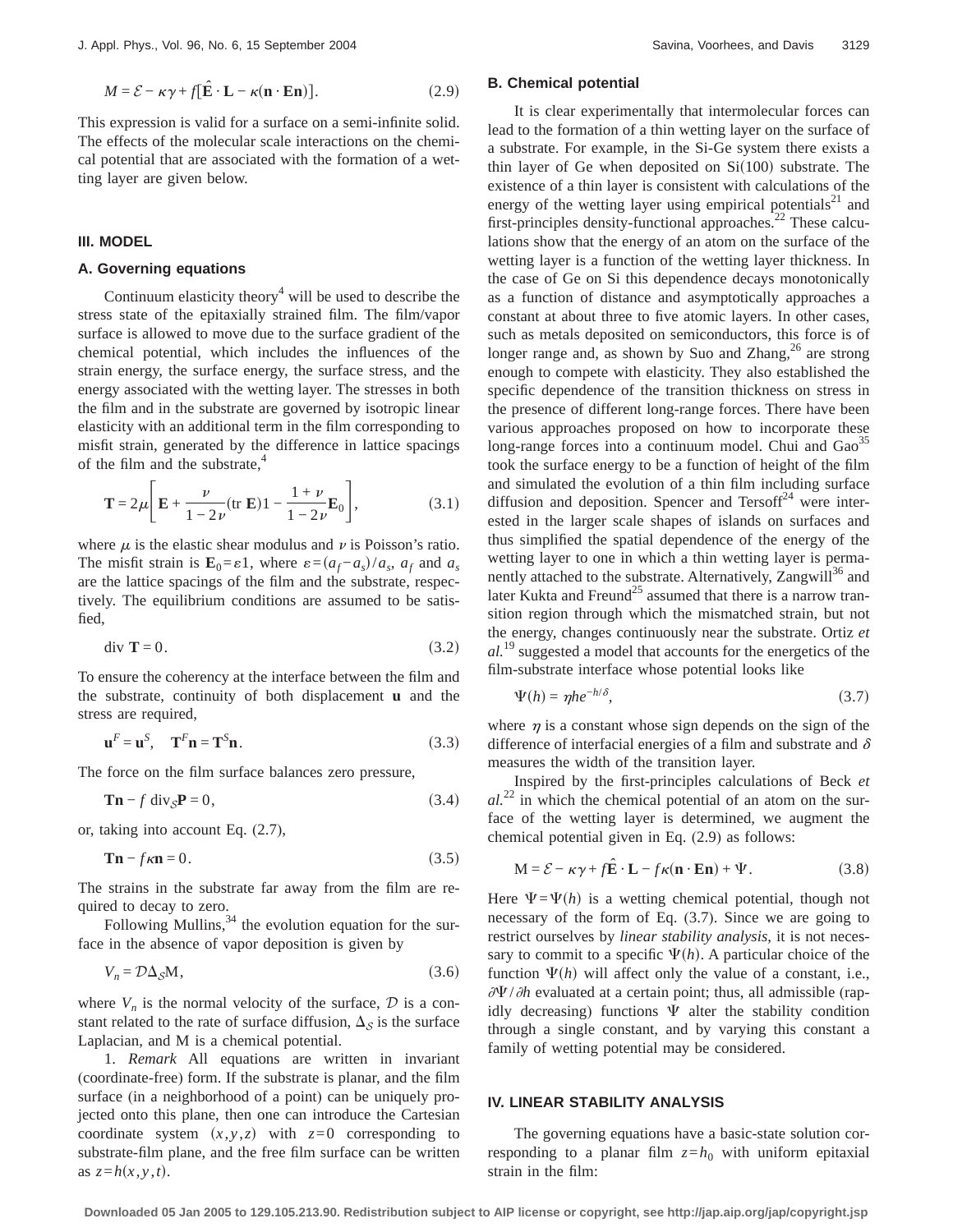$$
\overline{u}_1^F = \overline{u}_2^F = 0 \quad \overline{u}_3^F = e_0 z,\tag{4.1}
$$

where  $e_0 = \varepsilon(1+\nu)/(1-\nu)$ , and the state of a completely relaxed substrate is  $\overline{u}_j^S = 0$  for  $j = 1, 2, 3$ .

Since the model is symmetric with respect to *x* and *y*, it is sufficient in linear stability theory to consider a 1D surface of a 2D film. We assume that  $\nu$  has the same value for both the film and the substrate, but allow the shear moduli to differ, and perturb the basic-state solution as follows:

$$
h = h_0 + \widetilde{h} \exp(iax + \sigma t), \tag{4.2}
$$

$$
u_j^S = -i\tilde{u}_j^S(z) \exp(iax + \sigma t), \quad j = 1, 3,
$$
  

$$
u_1^F = -i\tilde{u}_1^F(z) \exp(iax + \sigma t), \qquad (4.3)
$$

$$
u_3^F = e_0 z + \tilde{u}_3^F(z) \exp(iax + \sigma t), \qquad (4.4)
$$

where  $\sigma$  is the growth rate and *a* is the wave number.

The linear system of equations for the disturbances to the displacement field is given by

$$
B\partial_z^2 \tilde{u}_1^F - A a^2 \tilde{u}_1^F - a \partial_z \tilde{u}_3^F = 0,
$$
\n
$$
(4.5)
$$

$$
A\partial_z^2 \tilde{u}_3^F - Ba^2 \tilde{u}_3^F - a\partial_z \tilde{u}_1^F = 0, \qquad (4.6)
$$

$$
B\partial_z^2 \tilde{u}_1^S - A a^2 \tilde{u}_1^S - a \partial_z \tilde{u}_3^S = 0,\tag{4.7}
$$

$$
A\partial_z^2 \tilde{u}_3^S - B\partial_z^2 \tilde{u}_3^S - a\partial_z \tilde{u}_1^S = 0,
$$
\n
$$
(4.8)
$$

where  $A=2(1-\nu)$ ,  $B=1-2\nu$ .

The boundary conditions for the film interface at the substrate are as follows:

$$
\tilde{u}_i^F = \tilde{u}_i^S = 0 \text{ on } z = 0,
$$
\n(4.9)

$$
\rho \partial_z \tilde{u}_1^F - \partial_z \tilde{u}_1^S - a(\rho \tilde{u}_3^F - \tilde{u}_3^S) = 0 \text{ on } z = 0,
$$
 (4.10)

$$
\nu a(\rho \tilde{u}_1^F - \tilde{u}_1^S) + (1 - \nu)(\rho \partial_z \tilde{u}_3^F - \partial_z \tilde{u}_3^S) = 0 \text{ on } z = 0, \ (4.11)
$$

at the film surface,

$$
-2ae_0\widetilde{h} + \partial_z\widetilde{u}_1^F - a\widetilde{u}_3^F = 0 \text{ on } z = h_0,
$$
\n(4.12)

$$
2\mu^F \nu (a\tilde{u}_1^F + \partial_z \tilde{u}_3^F) + 2\mu^F B \partial_z \tilde{u}_3^F - Bfa^2 \tilde{h} = 0 \text{ on } z = h_0,
$$
\n(4.13)

and in the substrate,

$$
\tilde{u}_i^S \to 0, \quad \partial_z \tilde{u}_i^S \to 0 \text{ as } z \to -\infty,
$$
\n(4.14)

where  $\mu^F$  is a film shear modulus.

The normal-mode equation for the film surface can be rewritten as

$$
\sigma \tilde{h} = -\mathcal{D}a^2(\tilde{\mathcal{E}} + \gamma_0 a^2 \tilde{h} + fe_0 a^2 \tilde{h} + w \tilde{h}),\tag{4.15}
$$

where

$$
\widetilde{\mathcal{E}} = -2\mu^F e_0 a \widetilde{u}_1, \quad w = \left. \frac{\partial \Psi}{\partial h} \right|_{h=h_0}, \tag{4.16}
$$

and  $\gamma_0$  is the surface energy of unstressed film. In arriving Eq. (4.15) the surface elastic constants are neglected and thus  $\gamma(\hat{\mathbf{E}}) \approx \gamma_0 + f\hat{\mathbf{E}}$ .

The solution of the system of linear ODEs  $(4.5)$ – $(4.8)$ satisfying Eqs.  $(4.9)$  and  $(4.14)$  is given by

$$
\tilde{u}_1^F = \alpha_1 \cosh(az) + \beta_1 \sinh(az) + \delta_2 z \cosh(az) \n+ \delta_1 z \sinh(az),
$$
\n
$$
\tilde{u}_3^F = \alpha_3 \cosh(az) + \beta_3 \sinh(az) - \delta_1 z \cosh(az) \n- \delta_2 z \sinh(az),
$$
\n
$$
\tilde{u}_1^S = \alpha_1 \exp(az) + \delta_3 z \exp(az),
$$
\n
$$
\tilde{u}_3^S = \alpha_3 \exp(az) - \delta_3 z \exp(az),
$$

where

$$
\delta_1 = a(i\alpha_1 + \beta_3)/C, \quad \delta_2 = a(i\beta_1 + \alpha_3)/C, \quad (4.17)
$$

$$
\delta_3 = a(i\alpha_1 + \alpha_3)/C, \quad C = 3 - 4\nu.
$$
 (4.18)

The coefficients  $\alpha_1$ ,  $\alpha_3$ ,  $\beta_1$ , and  $\beta_3$  are found from the system (4.10)–(4.13) using "Maple 7."

The dispersion relation can be rewritten as follows:

$$
\sigma = \mathcal{D}(a^3 \mathcal{E}_0 \tilde{u}_1^* - a^4 \gamma_0 - a^4 f e_0 - w a^2), \tag{4.19}
$$

where

$$
\mathcal{E}_0 = (8\varepsilon^2 \mu^F G^2)/A, \quad G = 1 + \nu,
$$
\n(4.20)

$$
\tilde{u}_1^* = \tilde{u}_1(h_0)/(2\varepsilon G \tilde{h}) = \mathcal{Z} + \frac{afB}{4\varepsilon \mu^F G} \mathcal{F},
$$
  

$$
\mathcal{Z} = \{\mu A^2 + (1 + 2B\mu - C\mu^2)ah_0 + (C + 2\mu B^2 + C\mu^2) \times \sinh(ah_0)\cosh(ah_0) + 2\mu A^2[\sinh(ah_0)]^2\}/d,
$$

$$
d = A2 + a2h02(1 + 2\mu B - \mu2C) + 2\mu A2 sinh(ah0)
$$
  
× cosh(ah<sub>0</sub>) + (C + 2\mu B<sup>2</sup> + \mu<sup>2</sup>C)[sinh(ah<sub>0</sub>)]<sup>2</sup>,

$$
\mathcal{F} = -\frac{1}{2Bd} \{ (-1 + \mu) [ BC(-1 + \mu) + 2a^2 h_0^2(-1 - C\mu) ]
$$
  
- B(C + 2B<sup>2</sup> $\mu$  + C $\mu$ <sup>2</sup>)cosh(2ah<sub>0</sub>)  
- 2A<sup>2</sup>B $\mu$  sinh(2ah<sub>0</sub>) $\}$ , (4.21)

and  $\mu = \mu^F / \mu^S$  is the relative stiffness of the film to the substrate.

The dispersion relation (4.19) now can be rewritten as

$$
\sigma/\mathcal{D} = a^3 \mathcal{E}_0 \mathcal{Z} + a^4 \left( \frac{\mathcal{E}_0 f B}{4 \epsilon \mu^F G} \mathcal{F} - \gamma_0 - f e_0 \right) - a^2 w. \quad (4.22)
$$

A negative (positive) *f* refers to a compressive (tensile) surface stress.<sup>30</sup> Note that both of the functions  $\mathcal Z$  and  $\mathcal F$  are bounded, and the function  $\mathcal Z$  is positive for all values of  $\mu$ and  $ah_0$ .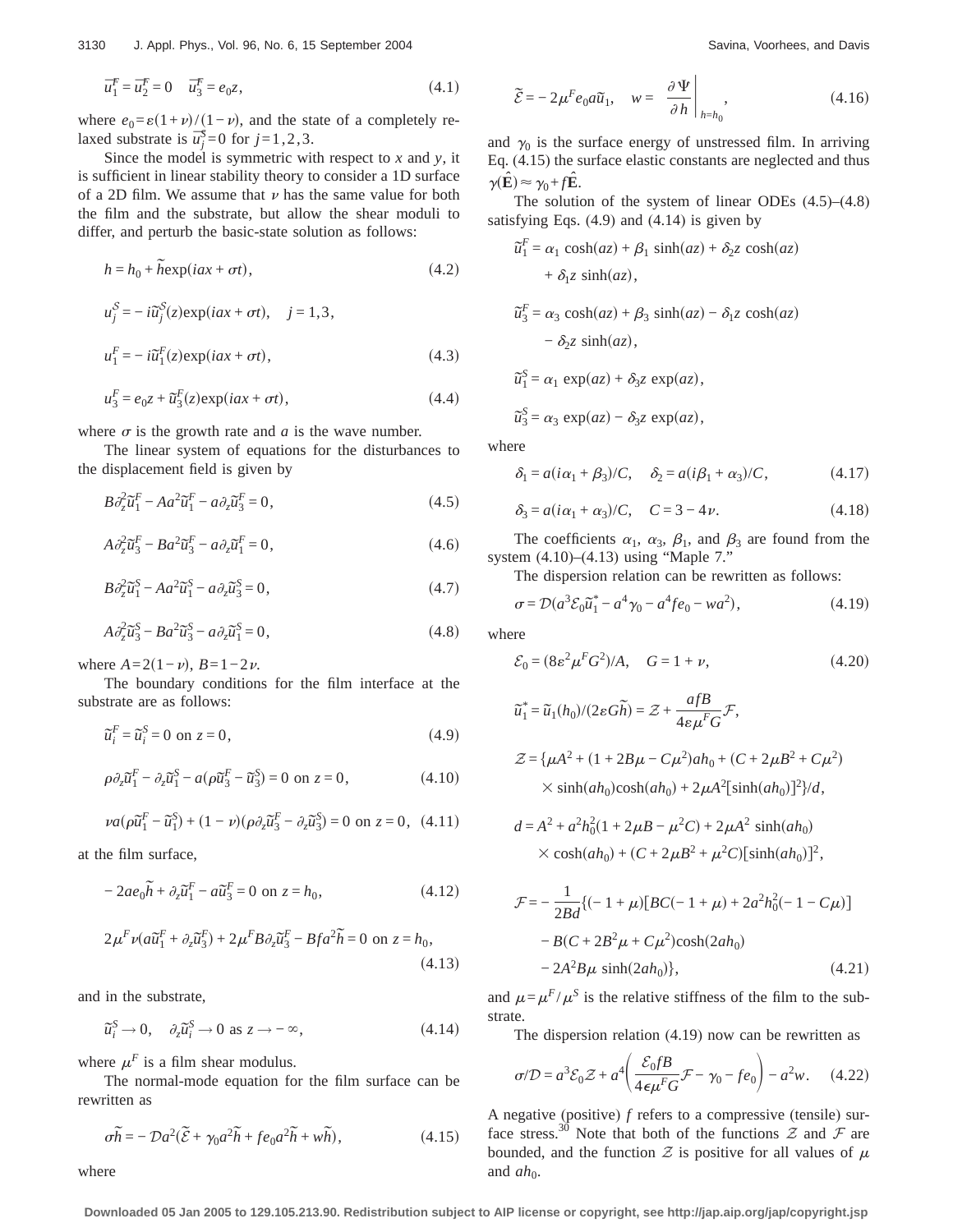

FIG. 1. Typical neutral stability curve, Eq. (5.1): the growth rate of perturbations  $\sigma$  as a function of disturbance wave number  $a$ .

## **V. STABILITY RESULTS**

## **A. Surface stress and misfit only**

This section is devoted to the study of the surface-stress influence only on morphological instability of the strained film and thus we take  $w=0$ . The dispersion relation (4.22) now looks like

$$
\sigma/\mathcal{D} = a^3 \mathcal{E}_0 \mathcal{Z} + a^4 \Bigg[ -\gamma_0 - \frac{2G\epsilon f}{A} (1 - B\mathcal{F}) \Bigg]. \tag{5.1}
$$

The typical plot of neutral stability curve corresponding to that case is shown in Fig. 1.

If  $\mu=1$ , then  $\mathcal{Z} \equiv \mathcal{F} \equiv 1$ , and the dispersion relation has its simplest form

$$
\sigma/\mathcal{D} = a^3 (\mathcal{E}_0 - |\mathcal{E}_1|a),\tag{5.2}
$$

where  $\mathcal{E}_0$  is positive [see Eq. (4.20)]. The quantity  $\mathcal{E}_1$  $=-(\gamma_0+2\nu e_0f)$  < 0, because  $\gamma_0$  is positive and *f* is generally the same order of magnitude as  $\gamma_0^{30}$  Though *f* might have either sign, it is multiplied by a small parameter proportional to the misfit  $\varepsilon$ , and therefore  $f$  does not affect on the sign of  $\mathcal{E}_1$ .

We introduce the length scale  $l = \gamma_0 / \mathcal{E}_0$ , balancing surface energy per area and strain energy per volume, and the time scale,  $\tau = \gamma_0^3 / \mathcal{D} \mathcal{E}_0^4$ . In dimensionless form Eq. (5.2) then looks like

$$
\sigma^* = a^{*3} - \left(1 + 2\nu e_0 \frac{f}{\gamma_0}\right) a^{*4},\tag{5.3}
$$

where  $a^* = al$  and  $\sigma^* = \sigma \tau$ . The cutoff wave number corresponding to the nonzero solution of  $\sigma^*$ =0 satisfies

$$
a_c^* = \gamma_0 / (\gamma_0 + 2\nu e_0 f). \tag{5.4}
$$

From Eq. (5.4) it follows that stabilization depends on the sign of a product  $e_0f$  in agreement with Wu *et al.*<sup>16</sup> (the importance of that sign was also mentioned by  $Wu^{17}$ ); they considered the case where  $\mu=1$ , and *f* is always positive and equal  $\gamma_0 / (1 - \nu)$ . More precisely, from Eq. (5.2) it follows that  $a_c \approx 4\varepsilon^2 (1+\nu)/(1-\nu)\gamma_0$  if  $f = \gamma_0/(1-\nu)$ . Up to the factor  $1+\nu$ , caused by additional term in Eq. (3.1) corresponding to the misfit strain, this coincides with Wu *et al.*<sup>16</sup>

For a compressed film,  $\varepsilon > 0$ , the tensile surface stress slightly stabilizes the planar film, while compressive surface



FIG. 2. Neutral stability curves for  $\mu = 1$ ,  $w^* = 0.25$ .

stress slightly destabilizes it. If the film is under tension,  $\varepsilon$  < 0, the influence of the surface stress is opposite. Thus, for surface stress on the order of the surface energy, the surface stress will induce a small (about 5% ) change in the critical wave number.

From Eq. (5.1) it follows that if the ratio of the shear modulii of substrate and film is not unity,  $\mu \neq 1$ , the influence of the surface stress is qualitatively the same as long as 1−*BF*>0, which holds if

$$
\mu < (1 - 2\nu)^{-1}.\tag{5.5}
$$

However, if  $\mu > (1-2\nu)^{-1}$ , the difference  $1-B\mathcal{F}$  is negative for small magnitudes of  $ah_0$  [i.e., for  $a = O(1)$ ]. This means that if the film is much stiffer than the substrate,  $a_c$  increases for  $\epsilon f > 0$  and decreases when  $\epsilon f < 0$ . The magnitude of that increase or decrease remains small as it was in the situation where  $\mu=1$ .

Substantial stabilization occurs when the substrate is stiffer than the film,  $\mu<1$ ; here  $a_c$  tends to zero as  $\mu\rightarrow0$ . This stabilization, due to elastic stiffness of the substrate, diminishes as the film thickness increases. $4$  For the limiting case of a perfectly rigid substrate  $a_c$  is equal to zero if  $h_c \leq l(1-\nu)$ , and then the planar film is stable.

### **B. Wetting layer and misfit only**

Now let *f* be equal to zero and let  $w \neq 0$  in Eq. (5.2). Consider first the simplest case,  $\mu$ =1. The dispersion relation looks like

$$
\sigma^* = a^{*3} - a^{*4} - w^* a^{*2},\tag{5.6}
$$

where  $w^* = w \gamma_0 / \mathcal{E}_0^2$ . The neutral curve for  $w^* = 0.25$  is shown in Fig. 2; here  $a_c^* = 0.5$ .

By varying the relative stiffness  $\mu$  one changes the location of the local maximum as is shown in Fig. 3(b).

The presence of a wetting layer can completely stabilize the planar film if  $w^* \geq Z^2/4$ . The critical value of wetting constant  $w^*$ ,  $w_c^*$ , above which the film is stable, depends on both relative stiffness  $\mu$  and the film thickness. This is shown in Figs. 3 and 4. In Fig. 3(a) the thickness  $h_0^* = h_0 / l$  is fixed, and  $w_c^*$  decreases as the substrate becomes stiffer. In Fig. 3(b) the corresponding critical wave number is shown; for a rigid substrate,  $\mu \rightarrow 0$ ,  $a_c^*$  approaches zero, and is nearly constant for  $\mu$  > 5. If the substrate is stiffer than the film, as it is for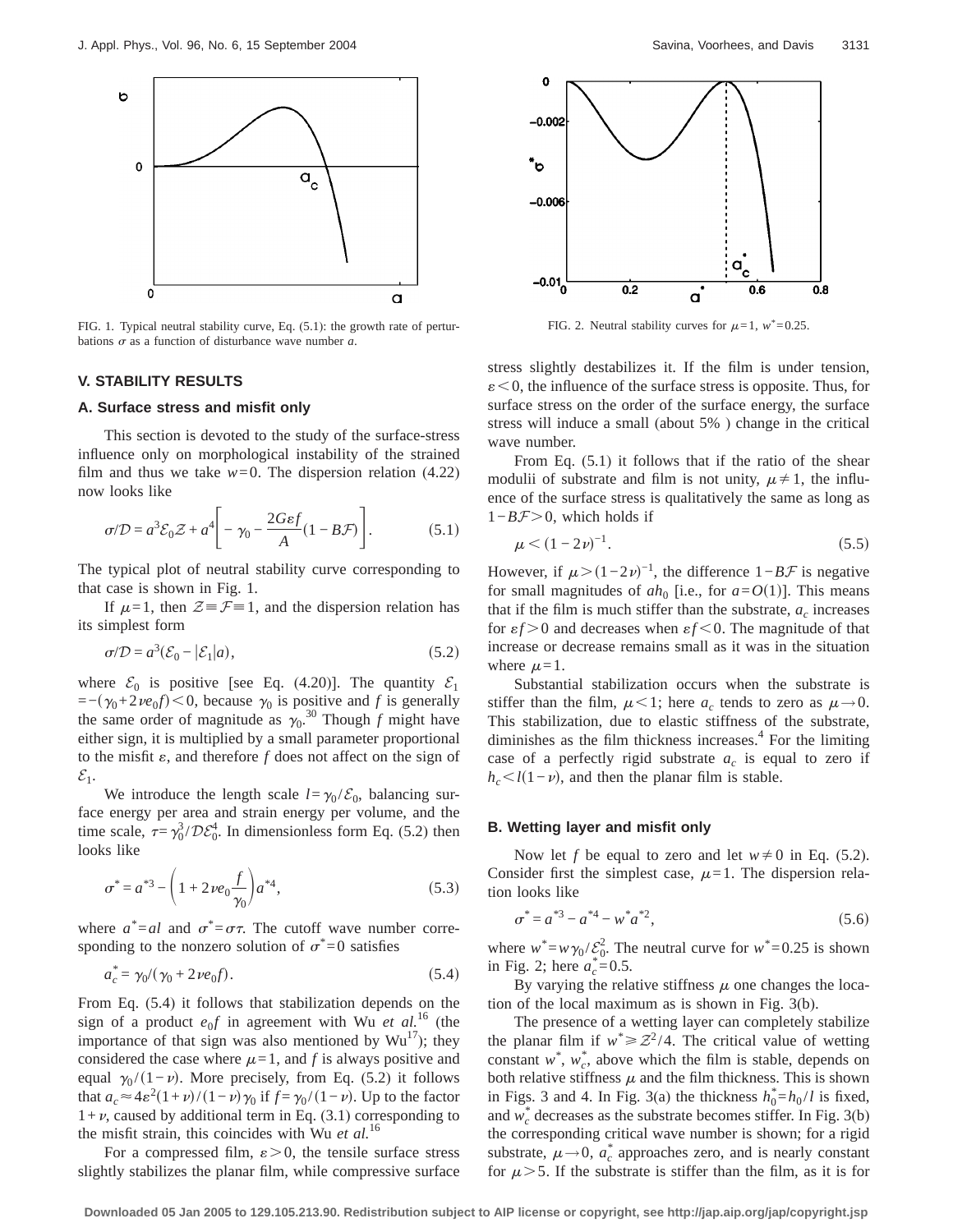

FIG. 3. Wetting layer vs relative stiffness for  $h_0^* = 0.1$ ,  $\nu = 1/3$ ,  $\gamma_0 = 1927$ , and  $\varepsilon$ =0.0418 (a) and (b) the corresponding critical wave number.

Ge on Si, then decreasing of the film thickness stabilizes the film [see the dashed curve in Fig.  $4(a)$ ]. If the film is stiffer, as it is for GaAs on Si, then the effect of thickness is different [see the solid curve in Fig. 4(a)]. The corresponding critical wave number is shown in Fig. 4(b) does not change much if the film is relatively thick. If the film is thin for Ge on Si, it is a slightly increasing function, while for GaAs on Si it has small oscillations. A sufficient condition for complete stabilization is given by  $w^*$  > 1/4 max{1, $\mu^2$ }.

#### **C. Surface stress, wetting layer, and misfit**

Let now consider the full model, taking into account the surface stress, the wetting layer, and the misfit stress. For  $\mu=1$  the characteristic equation has its simplest form and looks like

$$
\sigma^* = a^{*3} - \left(1 + 2\nu e_0 \frac{f}{\gamma_0}\right) a^{*4} - w^* a^{*2}.
$$
 (5.7)

The values of the wetting constant that lead to complete stabilization and the corresponding critical wave number are found from Eq. (5.7)



FIG. 4. Wetting layer vs  $h_0^*$  for  $\mu$ =0.8 (dashed curve) and for  $\mu$ =5 (solid curve) (a) and (b) the corresponding critical wave number.



FIG. 5. Critical value of the surface stress magnitude vs stiffness ratio  $\mu$  for  $\varepsilon$ =0.0418,  $h_0^*$ =0.1,  $\gamma_0$ =1927, and *w*=0.15, 0.5, 1, 1.5, and 2.5 from left to right. Stability corresponds to the left of a given curve.

$$
w_c^* = [4(1 + 2\nu e_0 f/\gamma_0)]^{-1}, \quad a_c^* = [2(1 + 2\nu e_0 f/\gamma_0)]^{-1},
$$
\n(5.8)

where  $e_0 = \varepsilon (1 + \nu)/(1 - \nu)$ . From Eq. (5.8) follows that when  $f\epsilon > 0$ , there is a stabilization due to the surface stress, while if  $f \varepsilon < 0$  there is a destabilization. Figure 5 illustrates the fact that this dependence on the sign of the product  $f \varepsilon$  holds for  $\mu < m \approx (1-2\nu)^{-1}$ . However, when the film is much stiffer than the substrate,  $\mu > m$ , as it is usually, for example, for GaAs on Si, the influence of surface stress is different; to get a stabilization the signs of  $f$  and  $\epsilon$  must be opposite. The two right curves in Fig. 5 have negative slope. Stable regions in Fig. 5 are to the left of the curves.

Complete stabilization is insured when

$$
w^* > \frac{\max\{1, \mu^2\}}{4(1 + (1 - B\mathcal{F})e_0 f/\gamma_0)};
$$
\n(5.9)

in particular, it means that  $w^*$ >[4(1+*e*<sub>0</sub>2*vf* / $\gamma_0$ ]<sup>-1</sup> for  $\mu$  $\in [0,1]$ , and  $w^* > \mu^2 [4(1+e_0(3-\mu)v f/\gamma_0]^{-1}$  for  $\mu \in [1,3]$ . Since  $w = \partial \Psi / \partial h$  at  $h = h_0$  it means that to control stability for a large family of wetting potentials, it is enough to be able to control only the constant *w*.

Dependence of the critical film thickness on the stiffness ratio and the misfit is illustrated in Fig. 6. Figure 6(a) shows that the increase of the wetting constant increases the  $h_c$ 



FIG. 6.  $h_c$  vs  $\mu$ ,  $f = \gamma_0 = 1927$ , (a) for fixed  $\varepsilon = \varepsilon_0 = 0.0418$  and varied *w*  $=0.02, 0.1, 0.15,$  and 0.2 (as shown) and (b) for fixed  $w=0.15$  and varied  $\varepsilon\!=\!-4\varepsilon_0,\,-\varepsilon_0,\;\varepsilon_0.$